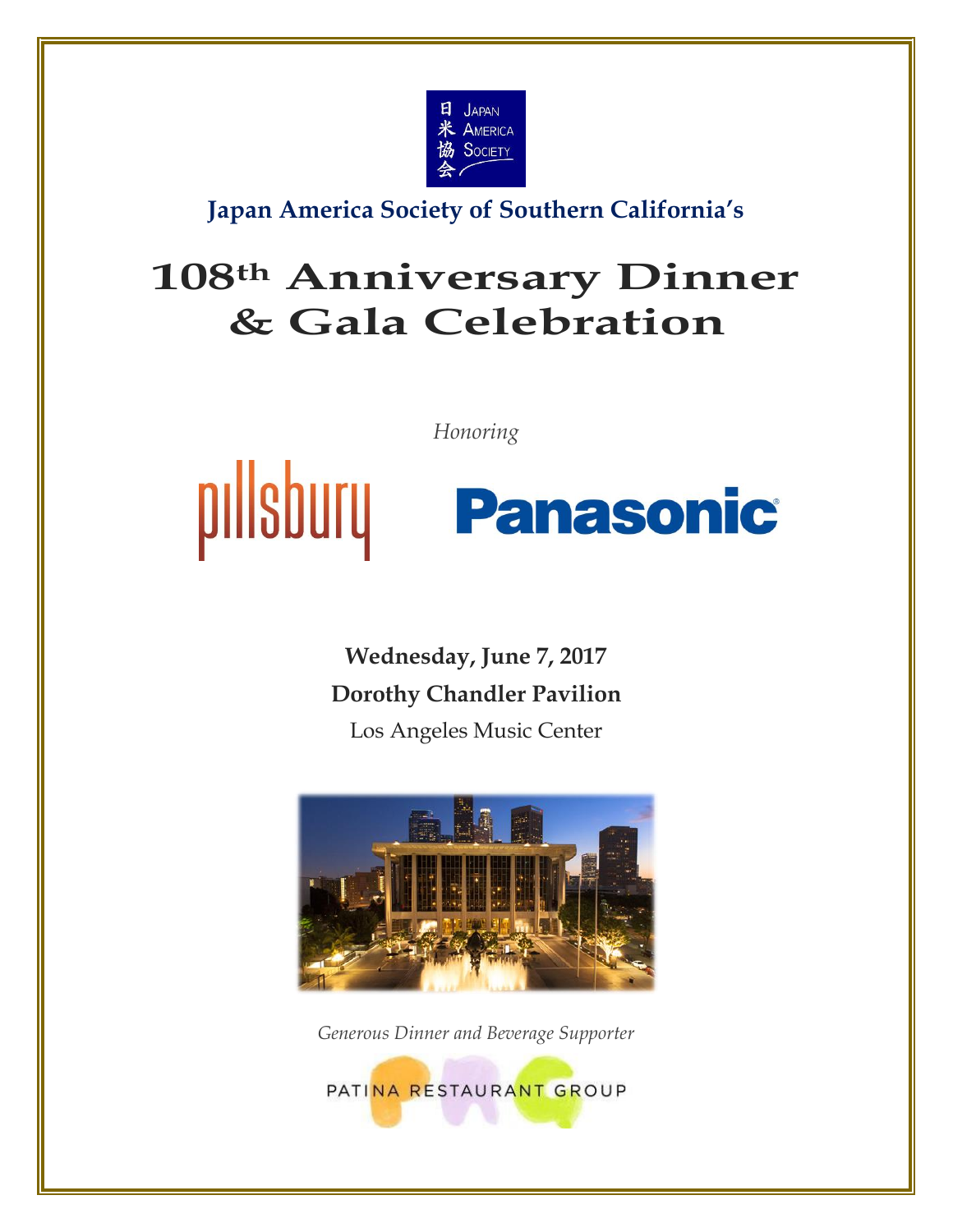# Join us for the 108th Anniversary Celebration!



The Japan America Society of Southern California cordially invites you to participate in our 108 th Anniversary Dinner & Gala Celebration!

It will take place on the evening of **Wednesday, June 7, 2017** inside the Dorothy Chandler Pavilion, Los Angeles Music Center, 135 N Grand Ave, Los Angeles, CA 90012.

**Pillsbury Winthrop Shaw Pittman LLP** will be honored and recognized for its many decades of generous support of community nonprofit organizations. With offices throughout the United States, and in Tokyo, Hong Kong, Shanghai, Beijing, London, Dubai and Abi Dhabi, Pillsbury is a leading international law firm with a particular focus on energy and natural resources, financial services, real estate and construction, and technology sectors. Recognized by Financial Times as one of the most innovative law firms and in Nikkei's Corporate Law Attorney Survey as one of the top U.S. firms for overseas legal work, Pillsbury and its lawyers are highly regarded for their forward-thinking approach, their enthusiasm for collaborating across disciplines and their unsurpassed commercial awareness. For more information, please visit [www.pillsburylaw.com.](http://www.pillsburylaw.com/)

**Panasonic Corporation** will be honored and recognized for its historic 100 years as a worldwide leader in the development of diverse electronics technologies and solutions for customers in the consumer electronics, housing, automotive, enterprise solutions and device industries. Since its founding in 1918, the company has expanded globally and now operates 474 subsidiaries and 94 associated companies worldwide, recording consolidated net sales of 7.553 trillion yen for the year ended March 31, 2016. Committed to pursuing new value through innovation across divisional lines, the company uses its technologies to create a better life and a better world for its customers.

For more information, please visit [www.panasonic.com/global.](http://www.panasonic.com/global)

The Japan America Society of Southern California was founded in 1909 as a membership organization with the mission to build meaningful relationships among Japanese and Americans. The JASSC provides its members and the general public unique opportunities for individuals and corporations to become involved in the Japan-U.S. relationship.

Your participation in the 108<sup>th</sup> Anniversary Dinner & Gala will make educational programs possible that benefit children attending Title I programs (i.e., schools serving a high percentage of children from low-income families). The programs you will help make possible include - -

Hitachi Japanese Kite Workshops — "hands on" in-classroom workshops that provide a positive introduction to Japan and Japanese culture for elementary school students in the greater LA region. To date, more than 12,700 students have benefited from the workshops.

Japan Bowl® of California — an academic Japanese language competition for California high school students who have chosen Japanese as their foreign language study. It also tests the students' knowledge of Japan, the country, its people and its culture.

Fukushima Youth Cultural Exchange Program — a life-changing summer exchange program for children residing in children's homes (orphanages), located near the crippled Fukushima Daiichi nuclear power plant.

If you would like more information, particularly about the *VIP Pre-Reception* or the attractive sponsorship opportunities this event offers, please contact the JASSC's President, Douglas Erber, by email at [erber@jas-socal.org](mailto:erber@jas-socal.org) or call (310) 965-9050 ext. 107.

> Japan America Society of Southern California 1411 West 190th Street, Suite 380, Gardena, CA 90248-4361 tel (310) 965-9050 [JAS108Gala@jas-socal.org](mailto:JAS108Gala@jas-socal.org) www[.jas-socal.org](http://www.jas-socal.org/)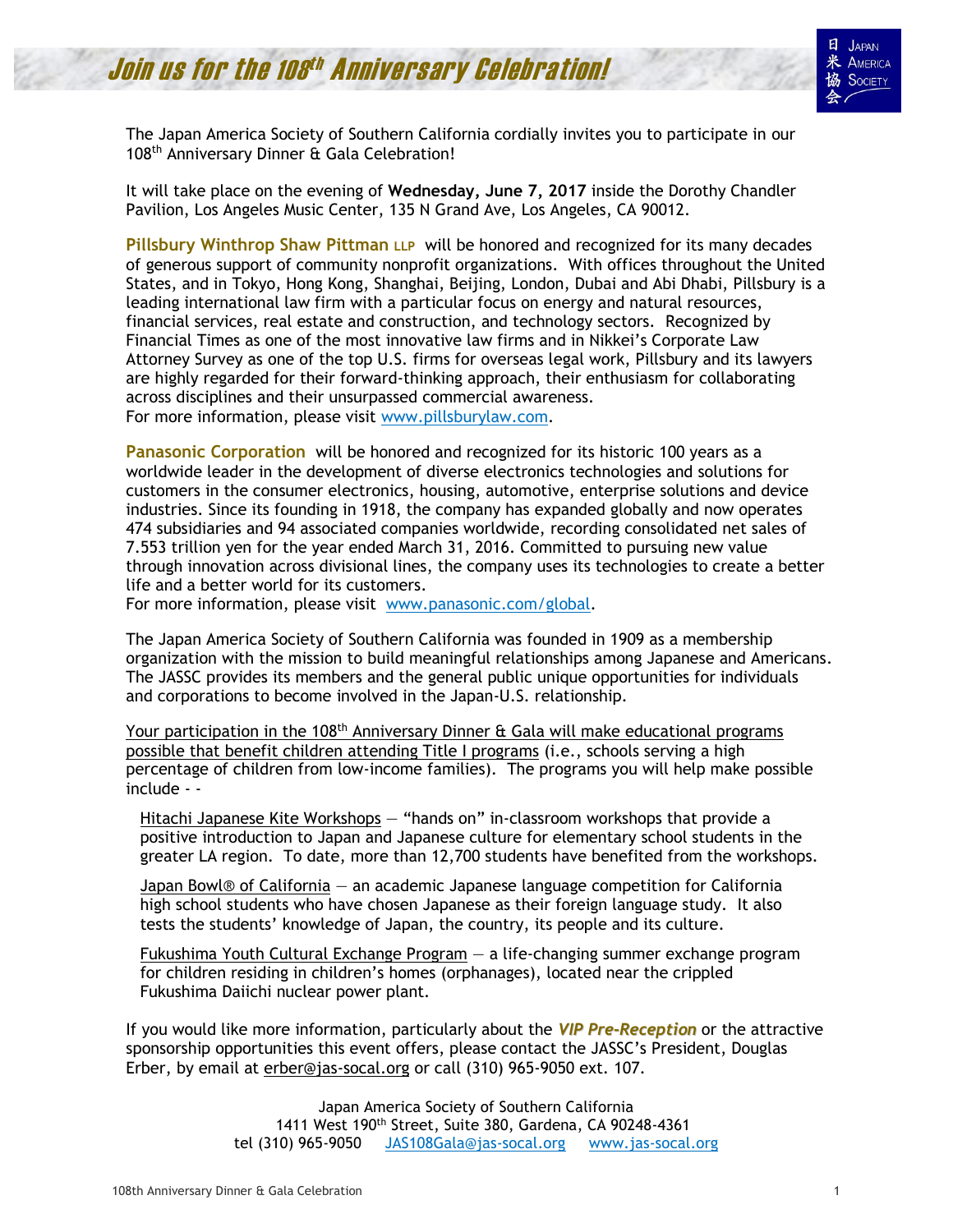# 108 th Anniversary Gala Sponsorship Opportunities





#### **DIAMOND DINNER SPONSOR …………………………………………………………………………… \$ 35,000**

- Customizable sponsorship opportunities for the best and maximum marketing visibility for your company
- VIP Pre-Reception for 30 guests with bartender and tray passed hors d'oeuvres
- Most preferred seating for 30 guests
- Two full page ads in the Gala Digital Tribute Book Diamond Dinner Sponsor section
- Recognition in all print/electronic media materials
- Your company logo with homepage link prominently displayed on the JAS website



- **RECEPTION SPONSOR ……………………………………………………………………………………… \$ 20,000**
	- VIP Pre-Reception for 20 guests with bartender and tray passed hors d'oeuvres
	- Most preferred seating for 20 guests
	- Two full page ads in the Gala Digital Tribute Book Reception Sponsor section
	- Recognition in all print/electronic media materials
	- Your company logo with homepage link prominently displayed on the JAS website



#### **WINE SPONSOR …………………………………………………………………………………….……….… \$ 15,000**

- VIP Pre-Reception for 10 guests
- Preferred seating for 10 guests
- Full page ad in the Gala Digital Tribute Book Wine Sponsor section
- Recognition in all print/electronic media materials
- Your company logo with homepage link prominently displayed on the JAS website



## **PLATINUM TABLE SPONSOR ……………………………………………………………………………**

- **\$ 12,000**
	- VIP Pre-Reception for 6 guests
	- Preferred seating for 10 guests
	- Full page ad in the Gala Digital Tribute Book Platinum Sponsor section
	- Recognition in all print/electronic media materials

### **GOLD TABLE SPONSOR ………………………………………………….………………………………….**

#### **\$ 6,000**

- VIP Pre-Reception for 4 guests
- Preferred seating for 10 guests
- Full page ad in the Gala Digital Tribute Book Gold Sponsor section
- Recognition in all print/electronic media materials

#### **SILVER TABLE SPONSOR …………………………………………………………………………………… \$ 4,000**

- Seating for 10 guests
- Full page ad in the Gala Digital Tribute Book Silver Sponsor section
- Recognition in all print/electronic media materials
- **INDIVIDUAL SEAT ……………………………………………………………………………………….……… \$ 325**

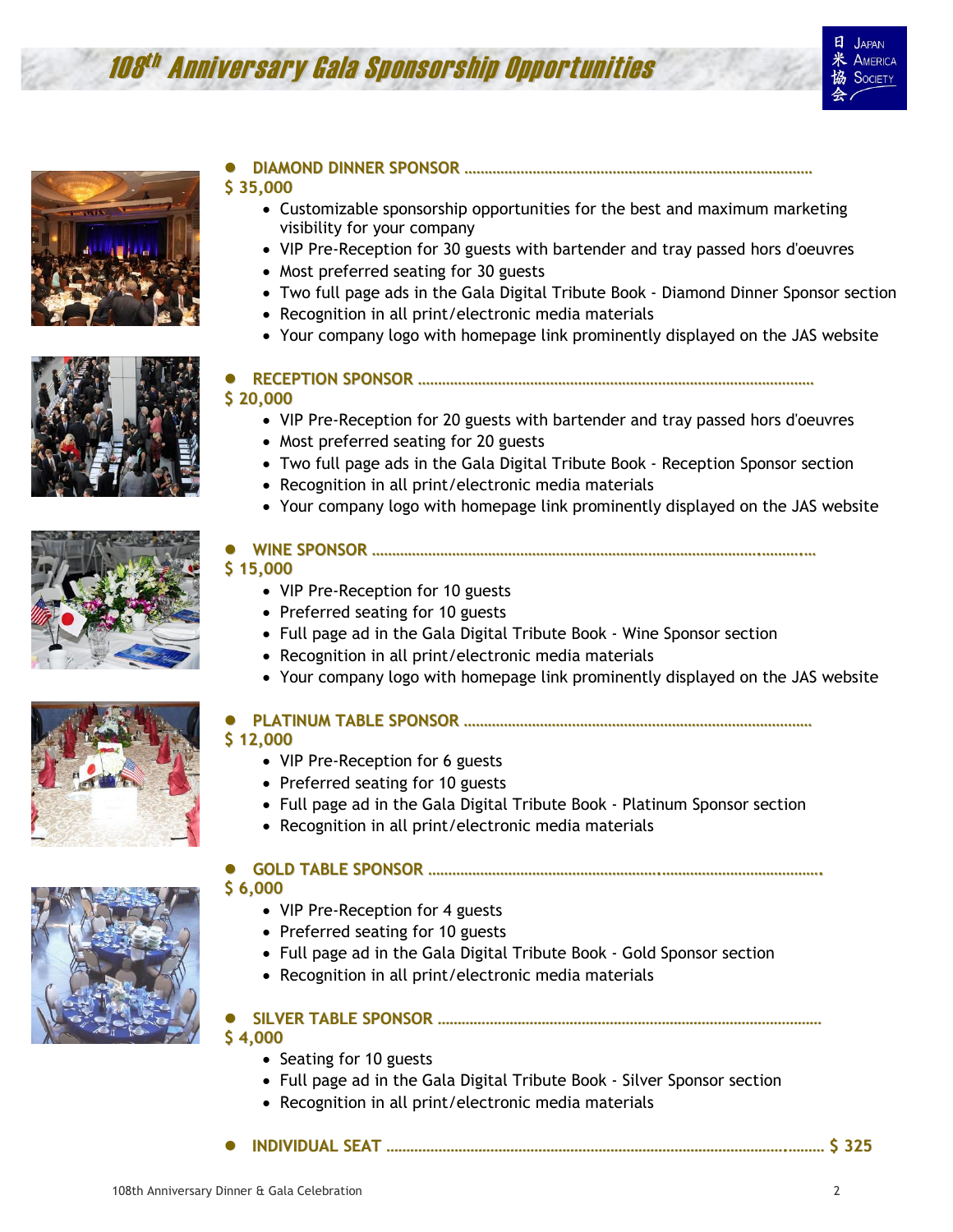| All 108 <sup>th</sup> Anniversary Gala Silent Auction Donations will be recognized-<br>Name listed as 108 <sup>th</sup> Anniversary Gala Silent Auction Donor in all print/electronic<br>media materials<br>Recognition in the Gala Digital Tribute Book<br>Company name and homepage link on the Japan America Society website<br>$\bullet$ |                              |
|----------------------------------------------------------------------------------------------------------------------------------------------------------------------------------------------------------------------------------------------------------------------------------------------------------------------------------------------|------------------------------|
| I/We would like to donate the following for the SILENT AUCTION-                                                                                                                                                                                                                                                                              | Value*                       |
| Item(s) - -                                                                                                                                                                                                                                                                                                                                  |                              |
|                                                                                                                                                                                                                                                                                                                                              | $\mathsf{S}$ $\qquad \qquad$ |
|                                                                                                                                                                                                                                                                                                                                              | $\frac{1}{2}$                |
|                                                                                                                                                                                                                                                                                                                                              | $\mathsf{S}$                 |
| Please provide a detailed description that will be included in the Silent Auction Catalogue                                                                                                                                                                                                                                                  |                              |
| Are there any exclusions, expirations and/or restrictions?                                                                                                                                                                                                                                                                                   |                              |
|                                                                                                                                                                                                                                                                                                                                              |                              |
|                                                                                                                                                                                                                                                                                                                                              |                              |
|                                                                                                                                                                                                                                                                                                                                              |                              |
| I/We would like to be recognized by - $\Box$ Company Name $\Box$ Individual Name<br>Name and the state of the state of the state of the state of the state of the state of the state of the state of the state of the state of the state of the state of the state of the state of the state of the state of the s                           |                              |
|                                                                                                                                                                                                                                                                                                                                              |                              |
|                                                                                                                                                                                                                                                                                                                                              |                              |
|                                                                                                                                                                                                                                                                                                                                              |                              |

tel (310) 965-9050 ext. 104 email [auction@jas-socal.org](mailto:auction@jas-socal.org)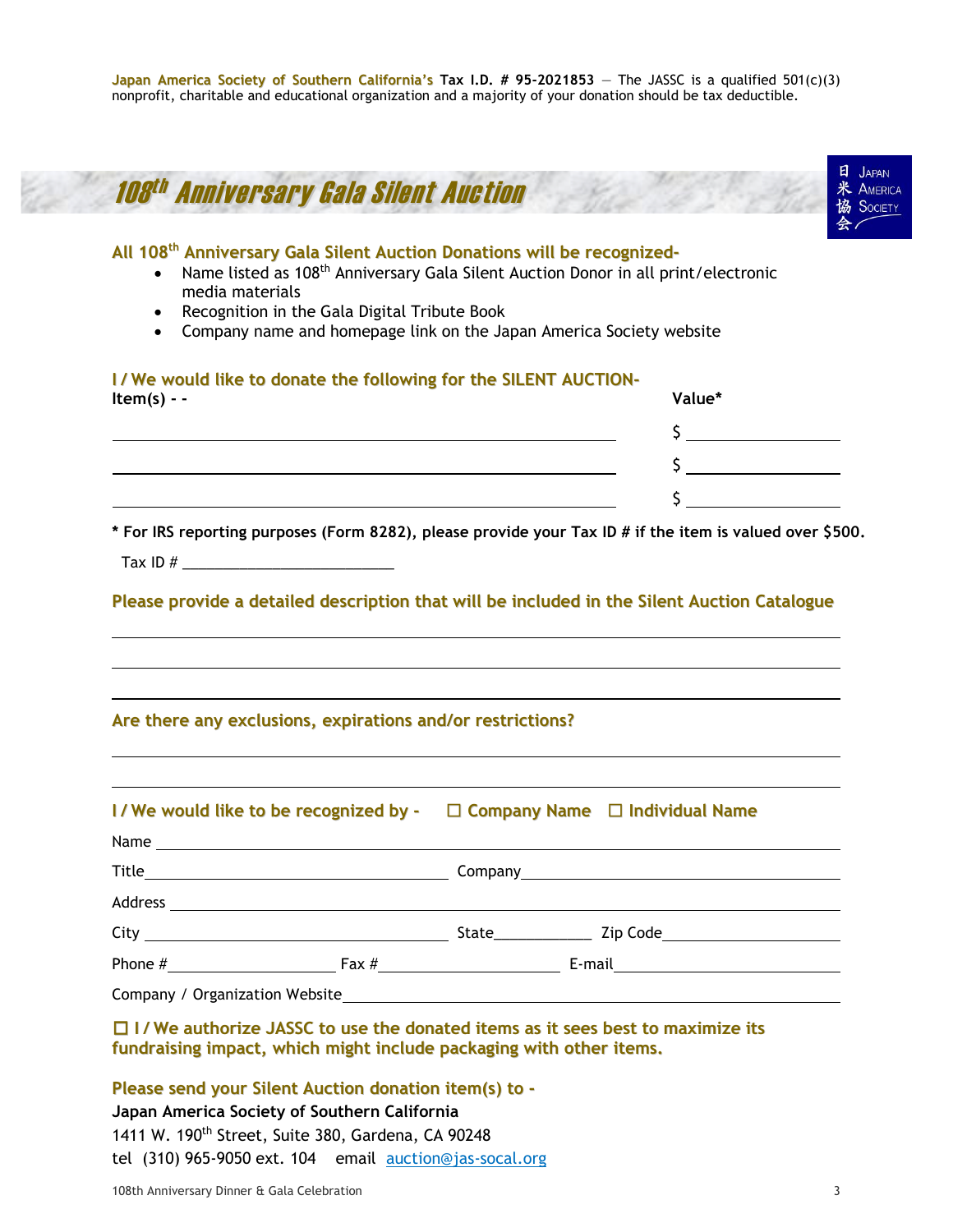For more information, please call Kay Amano at (310) 965-9050 x104 or e-mail [JAS108Gala@jas-socal.org](mailto:JAS108Gala@jas-socal.org)

**Japan** America Society of Southern California's Tax I.D. # 95-2021853 - The JASSC is a qualified  $501(c)(3)$ nonprofit, charitable and educational organization and a majority of your donation should be tax deductible.





The 108<sup>th</sup> Anniversary Gala Digital Tribute Book will be displayed at the 108<sup>th</sup> Anniversary Dinner & Gala, and it will be available online for download and viewing after the event.

#### **Advertisement Specifications & Pricing for the108 th Anniversary Gala Digital Tribute Book**

| Platinum Section(Full Color, 10" x 7.5", Landscape) \$1,500               |  |
|---------------------------------------------------------------------------|--|
|                                                                           |  |
| Silver Section……………………….(Full Color, 10" x 7.5", Landscape) ………………….\$700 |  |
| Half Page …………………………(Full Color, 4.5" x 7.5", Portrait)……………………….\$400    |  |

## **Advertisement submission deadline is Friday, April 28, 2017**

#### **What type of files can be sent?**

JPEG file at 350 dpi.

#### **Email to -**

#### **JAS108Gala@jas-socal.org**

With subject line "108<sup>th</sup> Anniversary Gala Digital Tribute Ad" Please save file as: Your company name, not numbers

#### **For questions -**

**Japan America Society of Southern California**  1411 W. 190th Street, Suite 380, Gardena, CA 90248 tel (310) 965-9050 x104 email [JAS108Gala@jas-socal.org](mailto:JAS108Gala@jas-socal.org)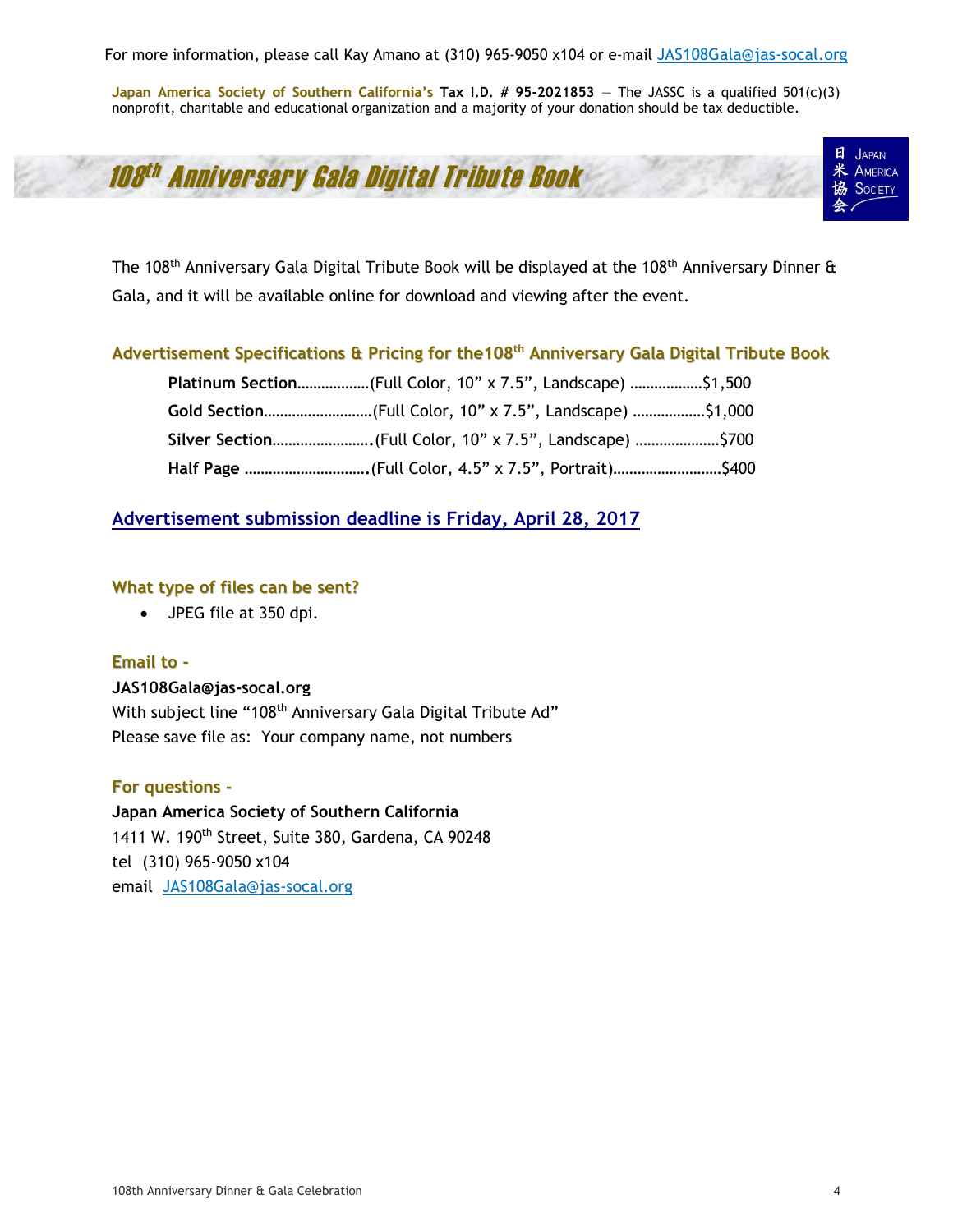

## **Japan America Society of Southern California** 1411 West 190<sup>th</sup> Street, Suite 380, Gardena, CA 90248-4361 tel (310) 310-965-9050 ext. 104 email [JAS108Gala@jas-socal.org](mailto:JAS108Gala@jas-socal.org)

#### **SILENT AUCTION**

**LAPAN**